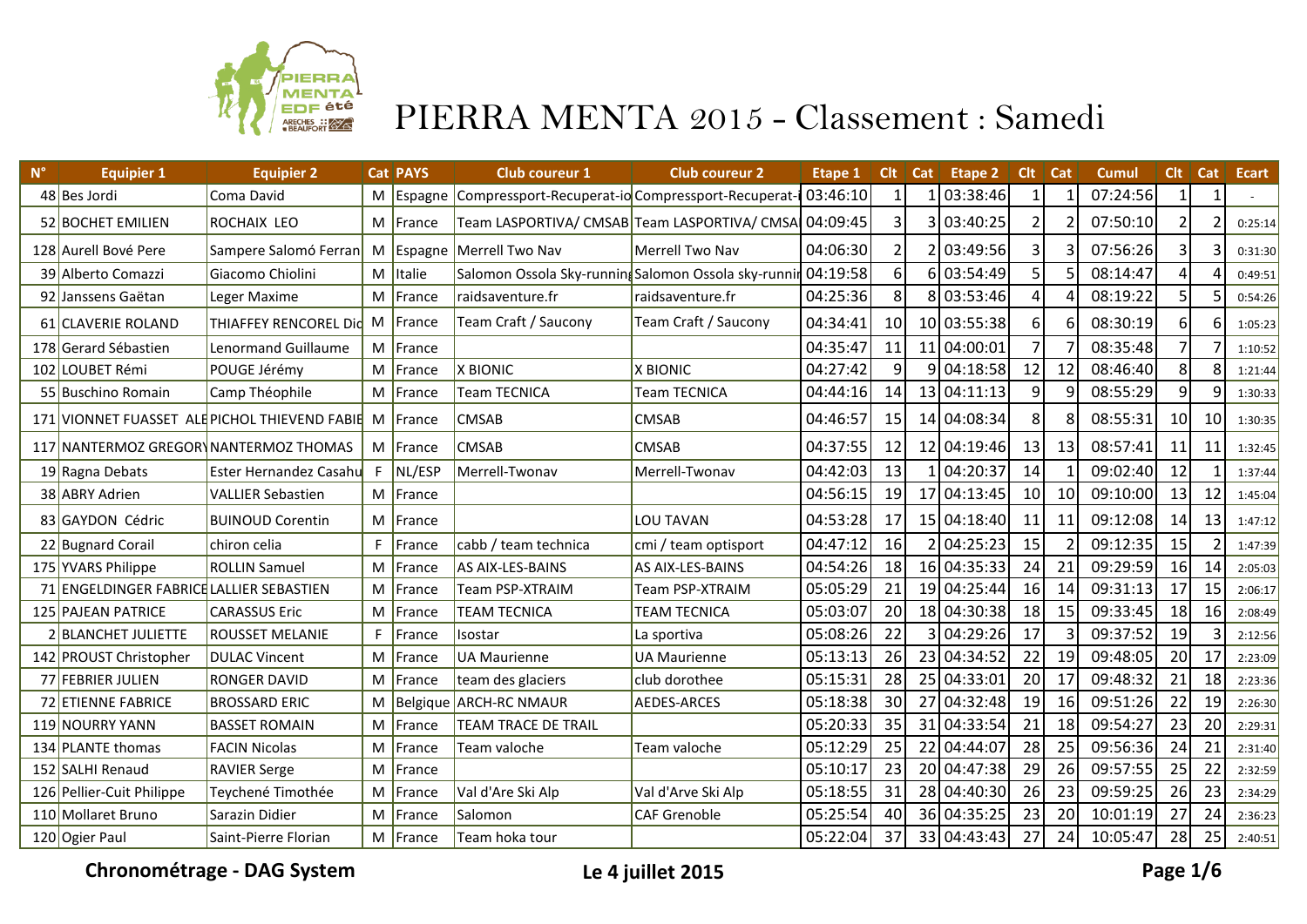

| 143 Pujol Torruella Marc                   | Dam Casas Ernest                             | M  | Espagne UEVIC     |                                                     | UEVIC                 | 05:18:19 | 29 |    | 26 04:51:47 | 31              | 28              | 10:10:06 | 29 | 26 | 2:45:10 |
|--------------------------------------------|----------------------------------------------|----|-------------------|-----------------------------------------------------|-----------------------|----------|----|----|-------------|-----------------|-----------------|----------|----|----|---------|
| 124 Page Jean François                     | <b>Premat Pierre</b>                         | M  | France            |                                                     |                       | 05:11:44 | 24 | 21 | 05:00:10    | 41              | 38              | 10:11:54 | 30 | 27 | 2:46:58 |
| 80 GACHET FLORIMOND                        | <b>ROBIN LAURENT</b>                         | M  | France            | <b>CMSAB</b>                                        | <b>CMSAB</b>          | 05:21:29 | 36 |    | 32 04:51:13 | 30              | 27              | 10:12:42 | 31 | 28 | 2:47:46 |
| 122 Casas Oscar                            | Roque Ferran                                 | M  | Espagne   Manlleu |                                                     | Manlleu               | 05:40:00 | 47 |    | 43 04:39:24 | 25              | 22              | 10:19:24 | 32 | 29 | 2:54:28 |
| 118 NAUDENOT Laurent                       | <b>THOMAS Damien</b>                         | M  | France            |                                                     |                       | 05:19:43 | 34 |    | 30 05:03:18 | 43              | 40 <sup>1</sup> | 10:23:01 | 33 | 30 | 2:58:05 |
| 43 BALLY STEVE                             | <b>COLLOUD ARNAUD</b>                        | M  | France            |                                                     |                       | 05:24:40 | 39 |    | 35 04:58:40 | 40 <sup>1</sup> | 37              | 10:23:20 | 34 | 31 | 2:58:24 |
| 57 Charvoz Florian                         | Cellard Sylvain                              | M  | France            | team sybelle                                        |                       | 05:33:30 | 44 |    | 40 04:52:09 | 33              | 30 <sup>1</sup> | 10:25:39 | 35 | 32 | 3:00:43 |
| 166 THOUVENIN ERIC                         | <b>BELLICAUD STEPHANE</b>                    | M  | France            | Trackandnews                                        | <b>Trackandnews</b>   | 05:34:34 | 45 | 41 | 04:52:03    | 32              | 29              | 10:26:37 | 36 | 33 | 3:01:41 |
| 44 Barbey Hervé                            | Dénervaud Lucien                             | M  | Suisse            |                                                     |                       | 05:31:00 | 42 |    | 38 04:57:07 | 38              | 35              | 10:28:07 | 37 | 34 | 3:03:11 |
| 74 eymard sébastien                        | cattier christophe                           | M  | France            | DSA                                                 | <b>DSA</b>            | 05:40:25 | 48 | 44 | 04:54:31    | 36              | 33              | 10:34:56 | 38 | 35 | 3:10:00 |
| 116 Mugnier Loic                           | Jacquier Guillaume                           | M  | France            | Cmbm                                                |                       | 05:26:12 | 41 |    | 37 05:11:04 | 49              | 46              | 10:37:16 | 39 | 36 | 3:12:20 |
| 84 Freixes Tarragona Gera Serra Canada Pau |                                              | M  |                   | Espagnol Klassmark                                  | Geieg                 | 05:42:42 | 51 |    | 47 04:54:51 | 37              | 34              | 10:37:33 | 40 | 37 | 3:12:37 |
| 65 court Jean François                     | Lavenne Eric                                 | M  | France            |                                                     |                       | 05:32:45 | 43 |    | 39 05:05:18 | 45              | 42              | 10:38:03 | 41 | 38 | 3:13:07 |
| 85 Gibaud Patrice                          | <b>Coutier Patrick</b>                       | M  | France            |                                                     |                       | 05:42:58 | 53 |    | 48 05:01:12 | 42              | 39              | 10:44:10 | 42 | 39 | 3:19:14 |
| 87 Giordani Michel                         | Lemaire Marc                                 | M  | France            |                                                     |                       | 05:41:05 | 49 |    | 45 05:04:41 | 44              | 41              | 10:45:46 | 43 | 40 | 3:20:50 |
| 96 KERBELLEC STEPHANE                      | LAUREAU FREDERIC                             | M  | France            | ENDURANCE SHOP VANNES ENDURANCE SHOP VANNE 05:54:03 |                       |          | 60 |    | 55 04:53:26 | 35              | 32              | 10:47:29 | 44 | 41 | 3:22:33 |
| 159 Bartrina Sergi                         | Salamó David                                 | M  | Espagne           | team Batec Garrotxi                                 | team Batec Garrotxi   | 05:23:01 | 38 |    | 34 05:25:11 | 57              | 52              | 10:48:12 | 45 | 42 | 3:23:16 |
| 82 GAUMONT YANN                            | <b>SAMZUN MAEL</b>                           | M  | France            | Morzine                                             | Belle île             | 05:58:04 | 61 |    | 56 04:57:29 | 39              | 36              | 10:55:33 | 46 | 43 | 3:30:37 |
| 50 binetruy fabien                         | <b>DUBOZ Patrick</b>                         | M  | France            |                                                     |                       | 05:41:44 | 50 |    | 46 05:17:20 | 51              | 48              | 10:59:04 | 47 | 44 | 3:34:08 |
| 135 pochat emmanuel                        | pernet romain                                | M  | France            | team castor                                         | team castor           | 05:13:40 | 27 |    | 24 05:45:46 | 80 <sup>1</sup> | 67              | 10:59:26 | 48 | 45 | 3:34:30 |
|                                            | 111 MORELL ROVIRA XAVIE OLIVAS ESCARRÀ LLUIS | M  |                   | Espagne   XIRUCAIRES SALT                           | <b>NABES TEAM</b>     | 06:07:37 | 70 | 61 | 04:52:23    | 34              | 31              | 11:00:00 | 49 | 46 | 3:35:04 |
| 167 TOUNE LAURENT                          | <b>BLANC Cyrille</b>                         | M  | <b>BEL/FR</b>     | Les coureurs Célestes                               |                       | 05:52:12 | 59 |    | 54 05:09:11 | 46              | 43              | 11:01:23 | 50 | 47 | 3:36:27 |
| 114 MOUGIN Stephane                        | <b>GAY Christophe</b>                        | M  | France            | <b>CAF DSA</b>                                      | <b>CAF DSA</b>        | 05:58:25 | 62 |    | 57 05:09:19 | 47              | 44              | 11:07:44 | 51 | 48 | 3:42:48 |
| 17 RENOTON Laurie                          | PAROUX alix                                  | F  | France            | <b>Team Endurance Shop Annecy</b>                   |                       | 05:42:47 | 52 |    | 05:25:06    | 55              |                 | 11:07:53 | 52 |    | 3:42:57 |
| 70 DUVIELGUERBIGNY BEI TACK FRANCK         |                                              | M  | France            | TEAM STABILO'BOSS - ESPR TEAM STABILO'BOSS - ESP    |                       | 05:45:44 | 55 |    | 50 05:22:33 | 54              | 50 <sup>1</sup> | 11:08:17 | 53 | 49 | 3:43:21 |
| 108 garcia miquel                          | sais marti                                   | M  | Espagne           | ccsantjordi                                         | ccsantjordi           | 06:01:06 | 65 |    | 58 05:16:31 | 50 <sup>1</sup> | 47              | 11:17:37 | 54 | 50 | 3:52:41 |
| 123 AMOROS PABLO                           | <b>MONTERO IMANOL</b>                        | M  | Espagne           | <b>TRAIL STIKAFUL</b>                               | <b>TRAIL STIKAFUL</b> | 05:44:08 | 54 |    | 49 05:36:05 | 68              | 59              | 11:20:13 | 55 | 51 | 3:55:17 |
| 68 Dos Santos Adrien                       | Rodde Bruno                                  | M  | France            | <b>Team Hoka Tour</b>                               |                       | 05:46:30 | 56 |    | 51 05:35:51 | 67              | 58              | 11:22:21 | 56 | 52 | 3:57:25 |
| 1 Macià Erra Anna                          | Fernàndez Núria                              | F. |                   | Espagne   CA Torelló                                | CA Torelló            | 05:59:56 | 64 |    | 6 05:25:14  | 58              | <b>51</b>       | 11:25:10 | 57 |    | 4:00:14 |

**Chronométrage - DAG System Le 4 juillet 2015 Page 2/6**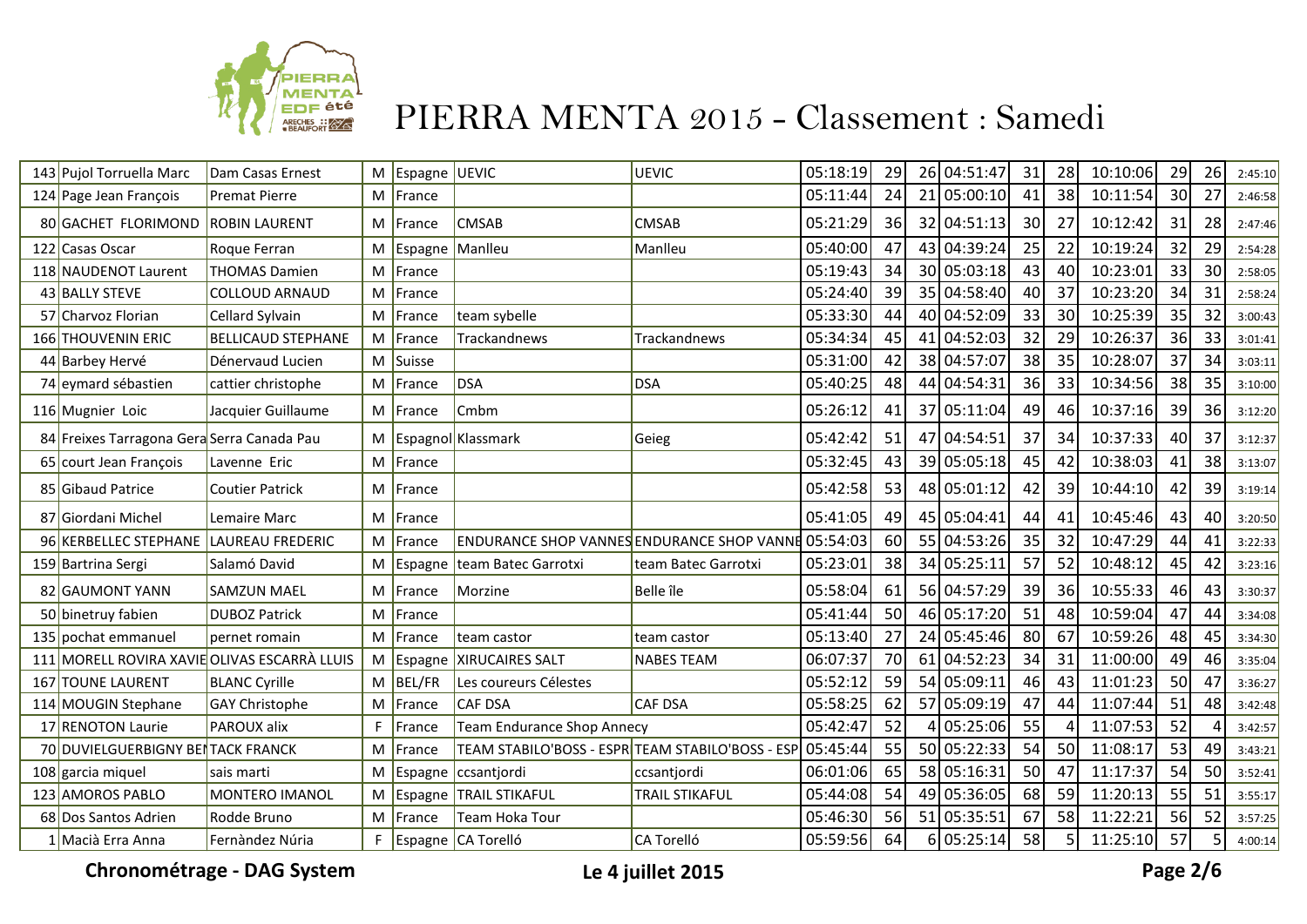

| 127 Serra Pep                               | Garcia Xavier              |              | $M$ Espagne   | Mountain Runners Bergued Mountain Runners Bergue |                               | 06:07:44 | 71  |                 | 62 05:19:23 | 53 | 49              | 11:27:07 | 58 | 53 | 4:02:11 |
|---------------------------------------------|----------------------------|--------------|---------------|--------------------------------------------------|-------------------------------|----------|-----|-----------------|-------------|----|-----------------|----------|----|----|---------|
| 3 BOZON LIAUDET MARL BOUILLOT LYDIA         |                            | F.           | France        | <b>CMSAB</b>                                     | <b>CMSAB</b>                  | 05:59:02 | 63  |                 | 05:29:58    | 62 | 6 <sup>1</sup>  | 11:29:00 | 59 | 6  | 4:04:04 |
| 88 Grard Olivier                            | Guérineau Fabien           | М            | <b>France</b> | Caen Triathlon                                   | Caen Triathlon                | 05:51:12 | 58  |                 | 53 05:38:30 | 72 | 62              | 11:29:42 | 60 | 54 | 4:04:46 |
| 168 Trolong-Bailly Guillaum Buisson Nicolas |                            |              | M France      |                                                  |                               | 06:06:12 | 69  |                 | 60 05:28:57 | 61 | 55 <sub>1</sub> | 11:35:09 | 61 | 55 | 4:10:13 |
| 162 TAULEIGNE Laurent                       | <b>THEVENOUD Jean Noel</b> |              | M France      |                                                  |                               | 06:10:40 | 75  |                 | 65 05:25:07 | 56 | 51              | 11:35:47 | 62 | 56 | 4:10:51 |
| 41 AUBERIX Lionel                           | <b>CROZ Daniel</b>         |              | M France      |                                                  | pompier de Bourg Saint M      | 05:49:23 | 57  |                 | 52 05:46:56 | 81 | 68              | 11:36:19 | 63 | 57 | 4:11:23 |
| 129 perez philippe                          | lacroix jean-jacques       | М            | France        | issyabsolu                                       | team cote bleue               | 06:26:14 | 82  |                 | 72 05:10:32 | 48 | 45              | 11:36:46 | 64 | 58 | 4:11:50 |
| 11 GRONLET Alexandre                        | Lagrange Marion            | X.           | France        | <b>TRIALP Moirans</b>                            |                               | 06:05:34 | 68  |                 | 05:34:49    | 65 |                 | 11:40:23 | 65 |    | 4:15:27 |
| 35 Strom Derek                              | <b>Strom Kimberly</b>      | X.           | USA           |                                                  |                               | 06:04:34 | 67  |                 | 05:37:50    | 70 |                 | 11:42:24 | 66 |    | 4:17:28 |
| 176 ZENATTI EMANUELE                        | <b>LEONI FABRIZIO</b>      |              | M Italie      | <b>LAGARINA CRUS TEAM</b>                        | <b>GENTE FUORI STRADA</b>     | 06:10:15 | 74  |                 | 64 05:38:02 | 71 | 61              | 11:48:17 | 67 | 59 | 4:23:21 |
| 16 Paivi LINNA                              | PILAR CAIXACH              | F.           | FIN/ESP       | <b>SPORT&amp;THERAPY</b>                         | SPORT&THERAPY                 | 06:07:57 | 72  |                 | 05:43:08    | 77 | 8 <sup>1</sup>  | 11:51:05 | 68 |    | 4:26:09 |
| 132 PETIT LUDOVIC                           | PETITJEAN FREDERIC         |              | M France      |                                                  |                               | 06:25:07 | 81  | 71              | 05:27:52    | 60 | 54              | 11:52:59 | 69 | 60 | 4:28:03 |
| 13 Feliceti Daniel                          | Chesney Sandra             |              | $X$ IT/FR     | Circolo Sparkasse Team                           | Salewa/Dynafit                | 06:35:33 | 91  |                 | 05:18:37    | 52 |                 | 11:54:10 | 70 |    | 4:29:14 |
| 59 Cheval David                             | Chopard Christian          |              | M France      |                                                  |                               | 06:04:08 | 66  |                 | 59 05:50:03 | 84 | 69              | 11:54:11 | 71 | 61 | 4:29:15 |
| 95 Serrainat Josep M                        | Fernández Camps Pau        |              | M Espagne     |                                                  |                               | 06:24:59 | 80  |                 | 70 05:34:36 | 64 | <b>56</b>       | 11:59:35 | 72 | 62 | 4:34:39 |
| 34 Rebuffet Laure                           | Wolf Rémi                  | $\mathsf{X}$ | France        |                                                  |                               | 06:28:58 | 84  |                 | 05:32:17    | 63 | $\overline{2}$  | 12:01:15 | 73 |    | 4:36:19 |
| 163 TEMPLIER Sylvain                        | <b>LAMURE Raph</b>         |              | M France      | Team Ap'Heros                                    |                               | 06:20:28 | 77  |                 | 67 05:41:05 | 74 | 63              | 12:01:33 | 74 | 63 | 4:36:37 |
| 149 ROSART REMI                             | <b>GIREUD BENJAMIN</b>     |              | M France      |                                                  |                               | 06:18:25 | 76  |                 | 66 05:44:46 | 79 | 66              | 12:03:11 | 75 | 64 | 4:38:15 |
| 138 Ponce Sebastien                         | <b>Espinal Xavier</b>      |              |               | M Espagnol CERN Running Club                     | <b>CERN Running Club</b>      | 06:29:34 | 85  |                 | 73 05:35:42 | 66 | 57              | 12:05:16 | 76 | 65 | 4:40:20 |
| 79 Godayol Pujol Jordi                      | <b>ESTEBAN GARCIA AUGU</b> |              |               | M Espagne C.A. MARIOKART                         | C.A. MARIOKART                | 06:30:00 | 86  |                 | 74 05:37:34 | 69 | 60              | 12:07:34 | 77 | 66 | 4:42:38 |
| 67 Degueurse Thomas                         | Fournat Philippe           |              | M France      | <b>VEO 2000</b>                                  |                               | 06:09:07 | 73  |                 | 63 06:04:10 | 94 | 78              | 12:13:17 | 78 | 67 | 4:48:21 |
| 5 Cottens Valérie                           | <b>Baillod Céline</b>      | F            | Suisse        | Team Suchet                                      | Ride Spirit                   | 06:28:54 | 83  | 81              | 05:47:54    | 83 | 10 <sup>1</sup> | 12:16:48 | 79 |    | 4:51:52 |
| 78 Fischer Arnaud                           | <b>BRUAND Stéphane</b>     |              | M France      |                                                  |                               | 06:56:06 | 104 |                 | 86 05:25:27 | 59 | 53              | 12:21:33 | 80 | 68 | 4:56:37 |
| 15 JOGUET CAROLINE                          | <b>PERETTO ESTELLE</b>     | F.           | France        | <b>CMSAB</b>                                     | <b>CMSAB</b>                  | 06:46:42 | 95  | 10 <sup>1</sup> | 05:39:22    | 73 |                 | 12:26:04 | 81 |    | 5:01:08 |
| 69 DUBUIS Pascal                            | <b>ALEXANDRE Nicolas</b>   |              | M France      | <b>Clermont Raid Aventure</b>                    | <b>Clermont Raid Aventure</b> | 06:47:48 | 96  | 80 <sup>1</sup> | 05:41:12    | 75 | 64              | 12:29:00 | 82 | 69 | 5:04:04 |
| 29 manopoulos anne                          | manopoulos patrice         | X.           | France        | Pacaraid                                         | Pacaraid                      | 06:45:03 | 94  | 6               | 05:44:26    | 78 |                 | 12:29:29 | 83 |    | 5:04:33 |
| 58 CHAUVOT FABIEN                           | <b>COCHEY BENOIT</b>       |              | M France      | Trackandnews                                     | Trackandnews                  | 06:31:41 | 87  | 75              | 06:04:44    | 95 | 79              | 12:36:25 | 84 | 70 | 5:11:29 |
| 173 Willems Benjamin                        | Gaillard Benoit            |              | M France      | UA Société Générale                              | UA Société Générale           | 06:32:44 | 89  | 77              | 06:03:59    | 93 | 77              | 12:36:43 | 85 | 71 | 5:11:47 |
| 81 GACHET NICOLAS                           | <b>Beynet David</b>        |              | M France      | Cmbm (chamonix)                                  | Cmbm (chamonix)               | 06:24:50 | 78  |                 | 68 06:13:09 | 98 | 82              | 12:37:59 | 86 | 72 | 5:13:03 |
| 145 Ratigner Philippe                       | <b>Haudour Lionel</b>      |              | M France      | <b>AC Matheysin</b>                              | <b>AC Matheysin</b>           | 06:47:55 | 97  |                 | 81 05:50:56 | 85 | 70              | 12:38:51 | 87 | 73 | 5:13:55 |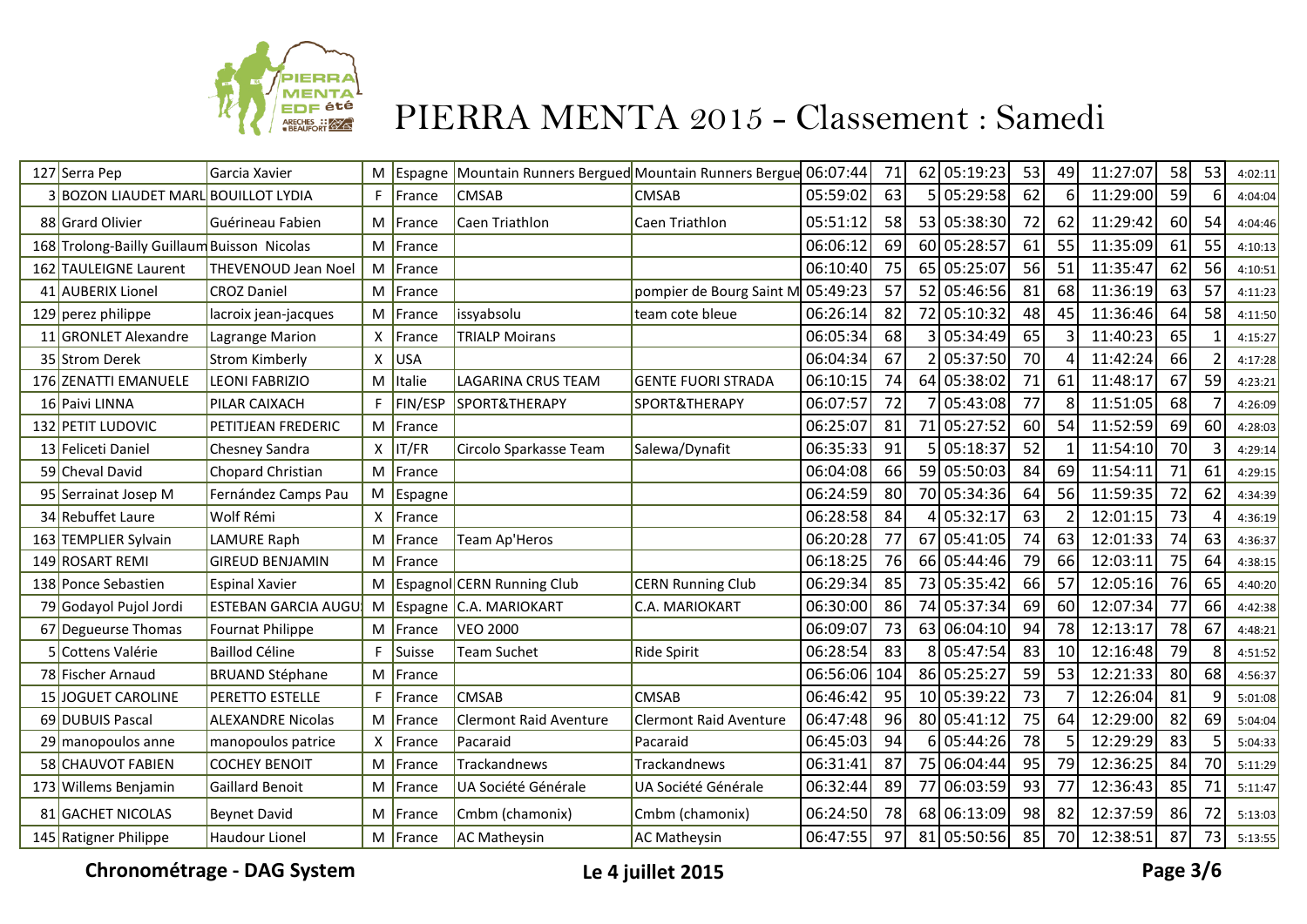

| 98 Largeault Franck                            | <b>Biard Romain</b>        |    | M France    | Runnosphère                                          | <b>Ac Ondaine Firminy</b>           | 06:24:53     | 79              | 69 06:14:49                   | 99              | 83              | 12:39:42     | 88  | 74 | 5:14:46 |
|------------------------------------------------|----------------------------|----|-------------|------------------------------------------------------|-------------------------------------|--------------|-----------------|-------------------------------|-----------------|-----------------|--------------|-----|----|---------|
| 45 Béguelin Serge                              | <b>Moulin Vincent</b>      |    | M Suisse    | SkiClub St-Gingolph                                  | SliClub St-Gingolph                 | 06:37:44     | 92              | 79 06:02:42                   | 91              | <b>76</b>       | 12:40:26     | 89  | 75 | 5:15:30 |
| 10 Fouques pascale                             | Santiago anna              | F. | France      |                                                      |                                     | 06:56:19     | 105             | 12 05:47:16                   | 82              | $\mathsf{q}$    | 12:43:35     | 90  | 10 | 5:18:39 |
| 100 LEJEUNE Bernard                            | PRICKARTZ Gérald           |    |             | M Belgique Fagn'Hard Team                            | Fagn'Hard Team                      | 06:32:27     | 88              | 76 06:11:35                   | 97              | 81              | 12:44:02     | 91  | 76 | 5:19:06 |
| 113 Mougey Hugues                              | Belon François             |    | M France    |                                                      |                                     | 06:49:51     | 98              | 82 05:59:19                   | 88              | 73              | 12:49:10     | 92  | 77 | 5:24:14 |
| 12 Hernandez Virginie                          | <b>Bonnot Sophie</b>       | F. | France      | <b>CAF Chalon</b>                                    | <b>ASPTT Belfort</b>                | 06:51:37 101 |                 | 11 06:03:48                   | 92              | 10 <sup>1</sup> | 12:55:25     | 93  | 11 | 5:30:29 |
| 46 Bernard payé mougey Nageleisen Sébastien    |                            |    | M France    |                                                      |                                     | 06:58:05     | 107             | 88 05:59:18                   | 87              | 72              | 12:57:23     | 94  | 78 | 5:32:27 |
| 49 Bes Pierre                                  | <b>Bes Charles</b>         |    | M France    |                                                      |                                     | 06:33:52     | 90 <sub>l</sub> | 78 06:24:15 108               |                 | 90I             | 12:58:07     | 95  | 79 | 5:33:11 |
| 174 Esteban Morlans Xavie Esteban García David |                            |    | M Espagnole |                                                      |                                     | 06:55:27     | 103             | 85 06:06:45                   | 96              | 80I             | 13:02:12     | 96  | 80 | 5:37:16 |
| 139 poncet frederic                            | hugon xavier               |    | M France    | us lamoura                                           |                                     | 07:02:51 115 |                 | 94 05:59:48                   | 89              | 74              | 13:02:39     | 97  | 81 | 5:37:43 |
| 148 Vila Pujol Roger                           | Quintas Garcia Xavi        | M  | Espagne     | U.E.VIC                                              | U.E.VIC                             | 07:23:38     |                 | 123 101 05:42:07              | 76              | 65              | 13:05:45     | 98  | 82 | 5:40:49 |
| 7Deronzier Emilie                              | Leclerc Nadege             | F. | France      | Kinés du Monde et Terre de Kinés du Monde et Terre d |                                     | 06:40:16     | 93              | 9 06:29:48 110                |                 | 13              | 13:10:04     | 99  | 12 | 5:45:08 |
| 53 BOSSON Laurent                              | <b>NASCIMENTO Samuel</b>   |    | M CH/POR    |                                                      | <b>Trango Sport</b>                 | 06:56:44 106 |                 | 87 06:17:28 101               |                 | 85              | 13:14:12     | 100 | 83 | 5:49:16 |
| 31 MONTAY Stéphanie                            | <b>AILHAUD Fabien</b>      |    | X France    |                                                      |                                     | 06:50:07     | 99              | 7 06:25:29 109                |                 |                 | 13:15:36 101 |     | 6  | 5:50:40 |
| 151 SAINT GERMAIN Johan LEPINE Alexandre       |                            |    | M France    | <b>TEAM UBG</b>                                      | TEAM UBG                            | 06:54:04 102 |                 | 84 06:24:05 107               |                 | 89              | 13:18:09 102 |     | 84 | 5:53:13 |
| 140 Poncet Sébastien                           | Sauzon Vincent             | м  | France      |                                                      |                                     | 07:00:29     | 111             | 90 06:20:11 103               |                 | 87              | 13:20:40 103 |     | 85 | 5:55:44 |
| jacquemard yves                                | zanaroli daniel            |    | M   France  | les plumos                                           | les plumos                          | 07:25:11     |                 | 125 103 05:55:58              | 86              |                 | 13:21:09 104 |     | 86 | 5:56:13 |
| 137 POLY Roland                                | <b>BEZIN Denis</b>         |    | M France    |                                                      |                                     | 06:51:06 100 |                 | 83 06:31:04 113               |                 | 92              | 13:22:10 105 |     | 87 | 5:57:14 |
| 18 RUBIN Fanny                                 | <b>FAVRE</b> Emilie        | F  | France      | Ravanel and Co                                       | Ravanel and co                      | 07:07:38 119 |                 | 14 06:20:36 104               |                 | 12              | 13:28:14 106 |     | 13 | 6:03:18 |
| 115 Moulin Christophe                          | <b>Fellay Patrick</b>      |    | M Suisse    | Ski-club St-Gingolph                                 | Les feux follets                    |              |                 | 07:27:08 126 104 06:01:16     | 90 <sup>1</sup> | <b>75</b>       | 13:28:24 107 |     | 88 | 6:03:28 |
| 133 PIERREDON RONAN                            | PIN CEDRIC                 |    | M France    | <b>ACNA</b>                                          | <b>CEVEN TRAIL CLUB</b>             | 06:58:10 108 |                 | 89 06:32:19 114               |                 | 93              | 13:30:29 108 |     | 89 | 6:05:33 |
| 14 Jaques Christine                            | <b>Baur Ingrid</b>         | F. | CH/FR       |                                                      |                                     | 07:00:19 109 |                 | 13 06:30:25 112               |                 | 14              | 13:30:44 109 |     | 14 | 6:05:48 |
| 42 BAI JEROME                                  | <b>BAI NICOLAS</b>         |    | M France    |                                                      |                                     | 07:00:33 112 |                 | 91 06:30:15 111               |                 | 91              | 13:30:48 110 |     | 90 | 6:05:52 |
| 157 quinto sergi                               | Gaspa Albert               |    |             | M Espagne Good Deal                                  |                                     | 07:03:04 116 |                 | 95 06:32:57 115               |                 | 94              | 13:36:01 111 |     | 91 | 6:11:05 |
| 158 VERGES GASSO SERGI                         | CODINA CAPDEVILA MA        |    |             | M Espagne UE VIC - LLUNA PLENA                       |                                     | 07:06:56 117 |                 | 96 06:33:45 116               |                 | 95              | 13:40:41 112 |     | 92 | 6:15:45 |
| 161 tartarin stephane                          | drouard jérome             |    | M France    | $ $ cf2c                                             | fftri                               |              |                 | 07:23:43 124 102 06:20:00 102 |                 | 86              | 13:43:43 113 |     | 93 | 6:18:47 |
| 170 VIARD GAUDIN RENE                          | <b>VIARD GAUDIN Romain</b> |    | M France    |                                                      |                                     | 07:02:42 114 |                 | 93 06:41:43 120               |                 | 98I             | 13:44:25 114 |     | 94 | 6:19:29 |
| 93 Font Comas Jordi                            | Casellas Aumedes Jaume     |    | M Espagne   | <b>UEVIC</b>                                         | UEVIC                               | 07:02:39 113 |                 | 92 06:46:20 122               |                 | 99              | 13:48:59 115 |     | 95 | 6:24:03 |
| 28 HENRI JULIEN                                | <b>CONGI KRISTELLE</b>     |    | $X$ France  | <b>SPN VERNON</b>                                    | TEAM VAL'EURE TRIATHLO 07:00:23 110 |              |                 | 8 06:51:35 125                |                 | 9 <sub>1</sub>  | 13:51:58 116 |     |    | 6:27:02 |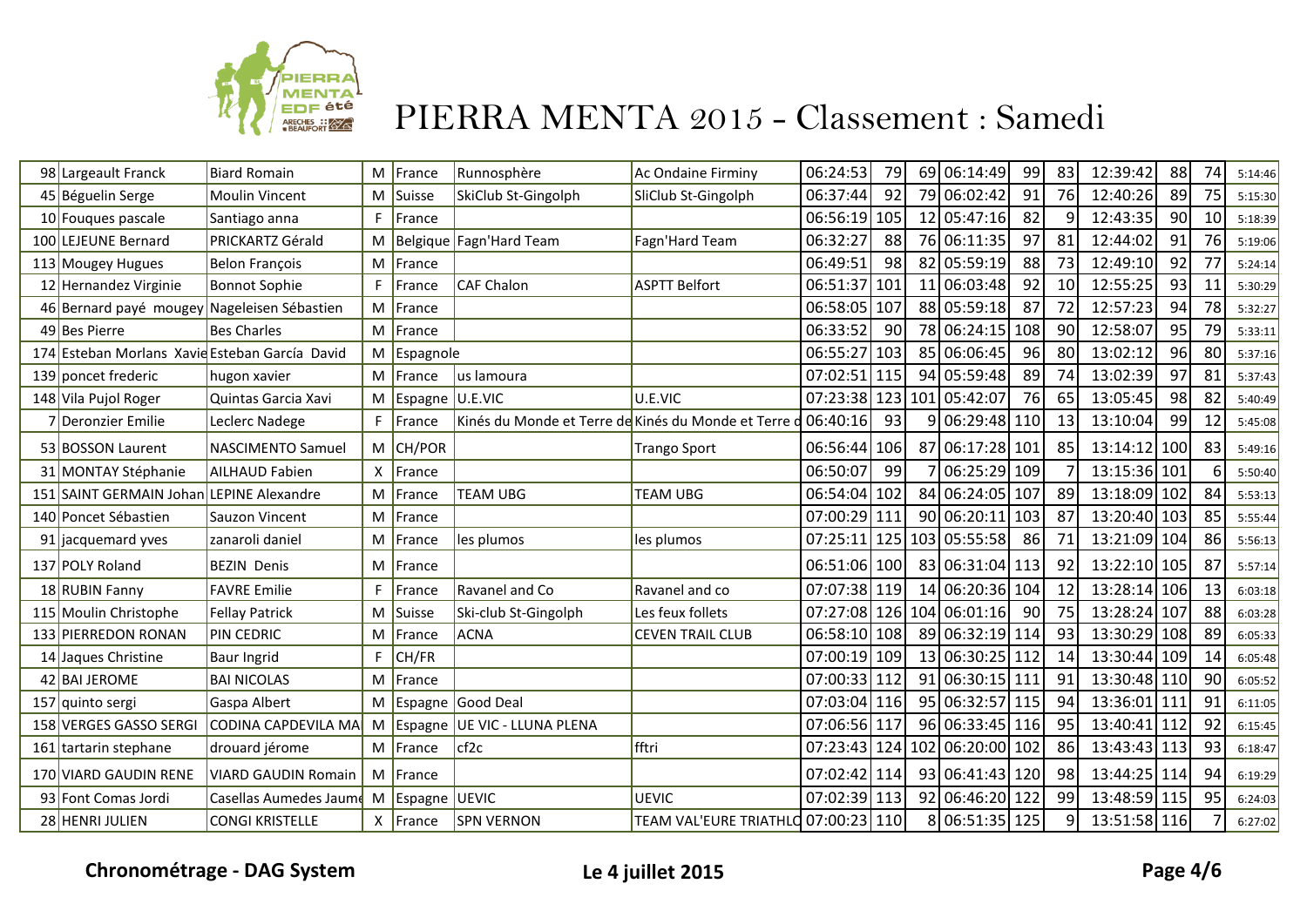

| 36 Chevalier Arnaud                     | <b>VILLETTE Amélie</b>    | X          | France   |                                                                 |                         | 07:35:50 132     |    |    | 10 06:21:51 105                   | 61              | 13:57:41 117     |    | 6:32:45 |
|-----------------------------------------|---------------------------|------------|----------|-----------------------------------------------------------------|-------------------------|------------------|----|----|-----------------------------------|-----------------|------------------|----|---------|
| 20 Arbel Yannick                        | Locatelli Anne Laure      | X          | CH/FR    | Bois d amont                                                    | Bois d amont            | 07:35:55 133     |    |    | 11 06:57:46 127                   | 10 <sup>1</sup> | 13:31:53 118     |    | 6:06:57 |
| 23 Chambovey Andre                      | Corminnoruf Brigitte      | $\times$ 1 | Suisse   | Giraffe's'team                                                  | Giraffe's'Team          | 07:30:16 129     |    |    | 9 06:35:29 117                    | 8 <sup>1</sup>  | 14:05:45 119     | 10 | 6:40:49 |
| 62 CLOUZEAU JACQUES                     | <b>BELIN Vincent</b>      | М          | France   |                                                                 |                         |                  |    |    | 07:42:11 137 111 06:23:52 106     | 88              | 14:06:03 120     | 96 | 6:41:07 |
| 150 Roux Joel                           | Vial Alexandre            | M          | France   |                                                                 |                         |                  |    |    | 07:29:18 128 106 06:37:08 118     | 96              | 14:06:26 121     | 97 | 6:41:30 |
| 73 Everaere Christophe                  | <b>Bernard Christophe</b> | м          | France   |                                                                 |                         |                  |    |    | 07:20:29 122 100 06:48:22 123 100 |                 | 14:08:51 122     | 98 | 6:43:55 |
| 89 guillot mike                         | <b>Vialis Gilles</b>      | м          | France   |                                                                 | <b>Gones Raideurs</b>   |                  |    |    | 07:55:03 142 115 06:16:17 100     | 84              | 14:11:20 123     | 99 | 6:46:24 |
| 97 Laffont Jerome                       | Goussard Jerome           | M          | France   | Trisaleve                                                       | Dijon single track      | 07:20:17 121     |    |    | 99 06:54:15 126 102               |                 | 14:14:32 124 100 |    | 6:49:36 |
| 105 Matagne Christophe                  | De Marnix Guillaume       | $M \mid$   | Belgique |                                                                 |                         | 07:07:23 118     |    |    | 97 07:09:24 129 104               |                 | 14:16:47 125 101 |    | 6:51:51 |
| 94 Arimany Palau Jose                   | Tribo Capdevila Joaquim   | M          |          | Espagne   ganxu team                                            | Ganxu Team              |                  |    |    | 07:40:09 135 109 06:41:04 119     | 97              | 14:21:13 126 102 |    | 6:56:17 |
| 40 ANCELET Guillaume                    | LE SAUX Yann              | M          | France   | Team Stabilo / Gravity                                          | Team Stabilo / Gravity  |                  |    |    | 07:48:04 140 114 06:48:42 124 101 |                 | 14:36:46 127 103 |    | 7:11:50 |
| 9 Dubay Mathilde                        | <b>Baiocco Maud</b>       | F.         | France   | Team alpe d huez                                                | Tram alpe d huez        | 08:00:21 144     |    |    | 15 06:42:03 121                   | 15              | 14:42:24 128     | 15 | 7:17:28 |
| 153 SARRAZIN Pierre-Miche ELVEZI Romain |                           | M          | France   | Dijon Singletrack                                               | Dijon Singletrack       |                  |    |    | 07:43:35 138 112 06:59:57 128 103 |                 | 14:43:32 129 104 |    | 7:18:36 |
| 169 Vautier Guillaume                   | <b>Sirand Louis</b>       | М          | France   | Compressport                                                    | Compressport            |                  |    |    | 07:34:49 131 108 07:17:58 132 107 |                 | 14:52:47 130 105 |    | 7:27:51 |
| 47 Béruard François                     | Yvinec Jean-Laurent       | M          | France   | <b>CAF Annecy</b>                                               |                         |                  |    |    | 07:34:00 130 107 07:19:07 133 108 |                 | 14:53:07 131 106 |    | 7:28:11 |
| 60 Chometon Bertrand                    | Novodvorsky Peter         | M          | FR/SK    |                                                                 | Dark Peak Fell runners  |                  |    |    | 07:28:25 127 105 07:37:52 135 110 |                 | 15:06:17 132 107 |    | 7:41:21 |
| 141 POURCELOT XAVIER                    | <b>AUBIN FRANCOIS</b>     | M          | France   |                                                                 |                         |                  |    |    | 08:01:49 145 117 07:11:17 130 105 |                 | 15:13:06 133 108 |    | 7:48:10 |
| 147 Robert Rudy                         | Bodart Pierre             | M          |          | Belgique Rc Namur Fleurus                                       |                         |                  |    |    | 07:57:55 143 116 07:16:31 131 106 |                 | 15:14:26 134 109 |    | 7:49:30 |
| 156 SELVES FREDERIC                     | <b>GALERON PATRICE</b>    | M          | France   | <b>ANTONY TRIATHLON</b>                                         | <b>ANTONY TRIATHLON</b> |                  |    |    | 07:46:46 139 113 07:35:48 134 109 |                 | 15:22:34 135 110 |    | 7:57:38 |
| 54 BRIGNON Matthieu                     | perrin sylvain            | M          | France   | team hoka                                                       | team hoka               | 04:18:25         |    | 5  | ABD                               |                 |                  |    |         |
| 25 FAVRE Corinne                        | <b>NAVE Benoit</b>        | X          | France   | <b>CMSAB</b>                                                    | <b>CMSAB</b>            | 05:19:05         | 32 | 1  | ABD                               |                 |                  |    |         |
| 64 COUDERT OLIVIER                      | <b>GIRARD STEPHANE</b>    | M          | France   | <b>AC MATHEYSIN</b>                                             | <b>AC MATHEYSIN</b>     | 05:35:02         | 46 | 42 | <b>ABD</b>                        |                 |                  |    |         |
| 26 GILLODES MARIE EVE                   | <b>POURROY RICHARD</b>    | X          | France   | pas en club                                                     | sans club               | 07:39:05 134     |    | 12 | ABD                               |                 |                  |    |         |
| 21 Philoche Claude                      | Soubrier Bertrand         | M          | France   | <b>CMSAB</b>                                                    | <b>CMSAB</b>            | 07:41:27 136 110 |    |    | <b>ABD</b>                        |                 | $\overline{a}$   |    |         |
| 109 MIRADOLI MATHIAS                    | <b>MIRADOLI FABIO</b>     | M          | France   | CSA 27E BCA                                                     | CSA 27E BCA             | 08:11:51 146 118 |    |    | <b>ABD</b>                        |                 | $\overline{a}$   |    |         |
| 56 CARL Sylvain                         | Piednoir Lyderic          | M          | France   | Les Brigittes                                                   | Les Brigittes           | 08:11:53 147 119 |    |    | <b>ABD</b>                        |                 |                  |    |         |
| 33 NITESCOUX Maria                      | <b>GIBELIN Guillaume</b>  | X          | France   | UA Société Générale                                             |                         | 07:48:40 141     |    | 13 | <b>NP</b>                         |                 | $\overline{a}$   |    |         |
| 86 GILLET ALAIN                         | Michaud Adrien            | М          | France   | Scott odlo led lenser                                           | Scott Odlo Led Lenser   | 04:16:08         |    | 4  | <b>NP</b>                         |                 |                  |    |         |
| 101 LEMAIRE Geoffrey                    | <b>LEGER Sylvain</b>      | M          | France   | Sapeur Pompier Pontcharra Sapeur Pompier Pontcharm 07:14:58 120 |                         |                  |    | 98 | <b>NP</b>                         |                 |                  |    |         |